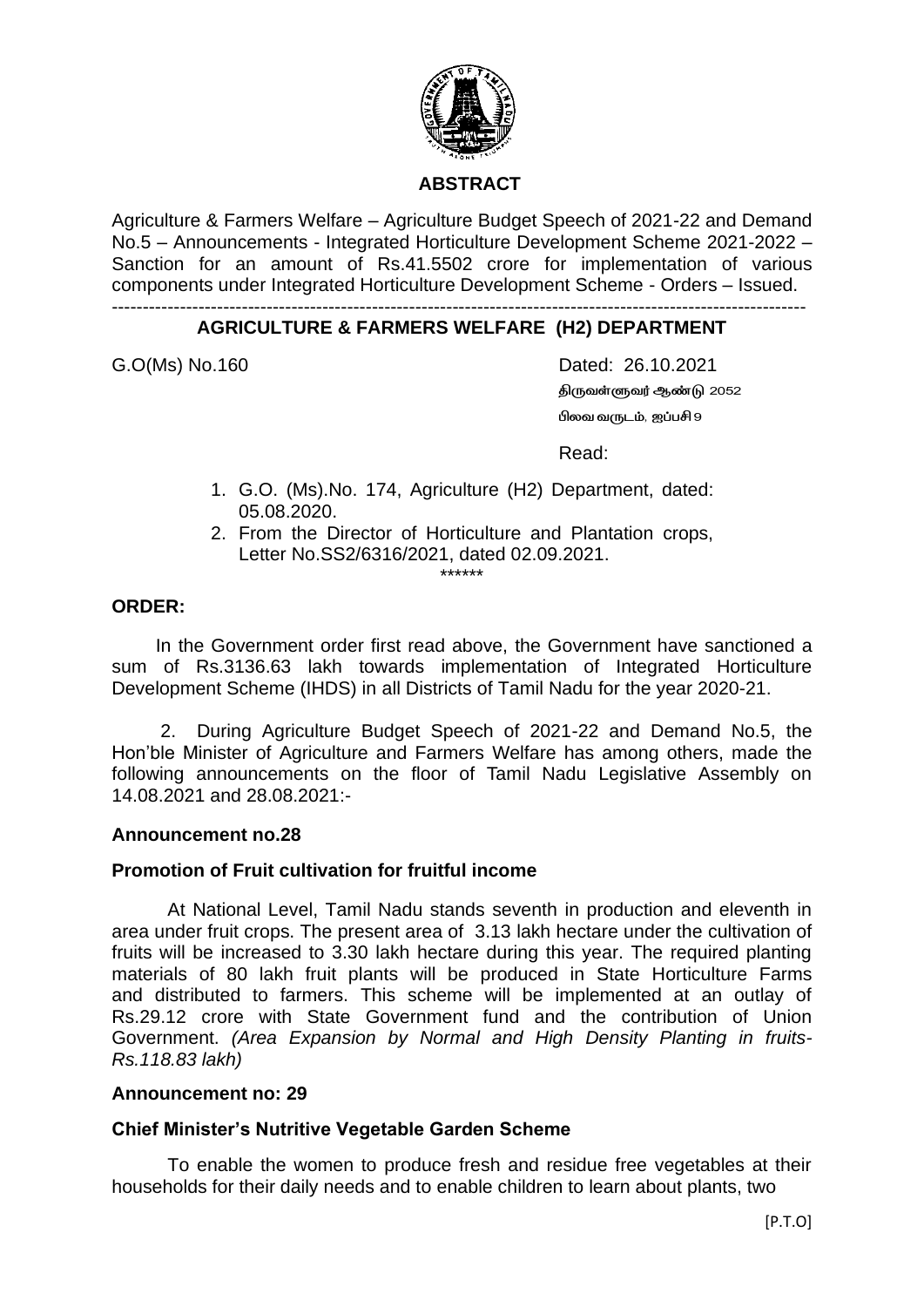lakh seed kits consisting of 12 types of vegetable seeds will be distributed at subsidy in rural areas. Further, one lakh terrace garden kits with 6 types of vegetable seeds will be distributed at subsidy in urban area.

This Government has a mandate to ensure consistent supply of vegetables to people. For this, the farmers cultivating vegetables will be given an incentive of Rs.15,000/- per hectare or inputs.... xxxx *(Promotion of Vegetables through supply of Protray seedlings-Rs.88.50 lakh, Distribution of Vegetable seed kits and Garden Kits-Rs.765.00 lakh and Crop incentive scheme for Vegetables including traditional vegetables -Rs.1650.00 lakh)*

### **Announcement no: 30**

## **Distribution of Two lakh nutritive kits for augmenting immunity**

This Government gives utmost care to the health of people. To improve immunity and to ensure nutritional security among the people, the nutritive garden kit consisting of carotene rich papaya, Vitamin C rich Acid lime, Iron rich Moringa – Curry leaves and other medicinal plants such as Karpooravalli, Thippili, Aloe vera and Mint will be distributed to two lakh families. The required 16 lakhs planting materials will be produced in State Horticulture Farms and will be distributed ...xxx. *(Nutritional garden kits-Rs.150.00 lakh)*

## **Announcement no: 31**

## **Focus on Prime Horticulture Districts**

Horticultural Godown will be constructed in the districts where horticultural crops are predominantly grown. Emphasis will be given for cultivation of Horticultural crops such as Greens and Chillies in Thiruvallur district, Cashew and Jack in Cuddalore district, Pepper and Onion in Namakkal district, Acid lime and Amla in Tenkasi district. These districts will be provided with support and service right from sowing to marketing of the produce. This scheme will be implemented at an outlay of Rs.12.5 crore with the funds from State and Union Governments. *(Promotion of Vegetables through supply of Protray seedlings-Rs.30.00 lakh, Promotion of Vegetables through seeds-Rs.25.00 lakh, Area Expansion of Spice crops-Rs.51.20 lakh, Shadenet-Rs.10.650 lakh, Low cost Onion storage structures-Rs.49.00 lakh, Functional infrastructure unit –Rs.48.00 lakh)*

## **Demand Announcement no: 7**

Distribution of Tools and equipments for simplifying Horticultural activities *(Distribution of Horticulture tools and equipments-Rs.265.00 lakh)*

### **Demand Announcement no: 16**

Promotion of Betel vine cultivation (INM/IPM for Betel vine-Rs.10 lakh)

3. In the letter 2<sup>nd</sup> read above, the Director of Horticulture and Plantation Crops has sent a revised proposal and requested the Government to issue orders for an amount of Rs.4155.02 lakh for implementation of various components under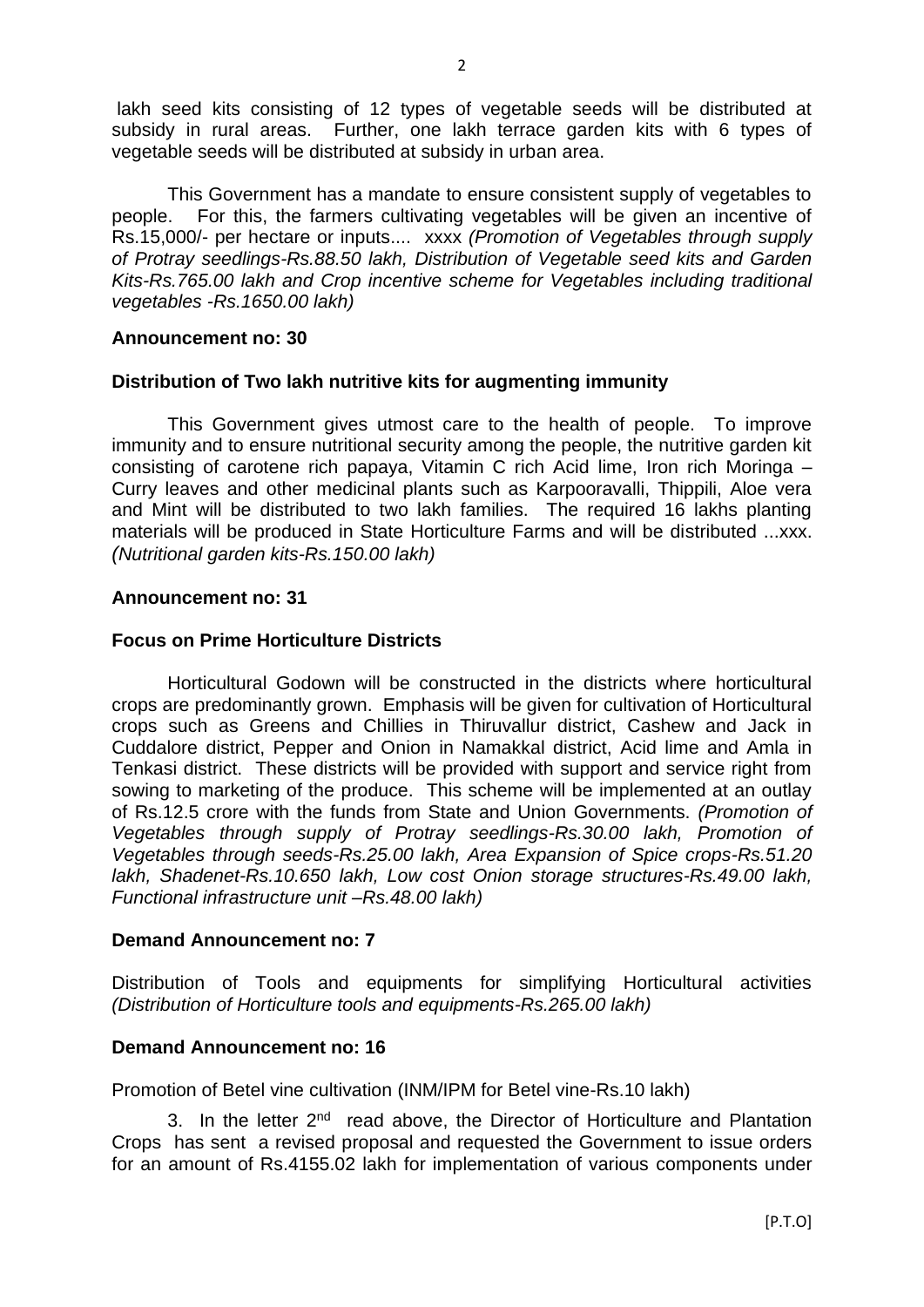Integrated Horticulture Development Scheme for the year 2021-2022 with the following components in all Districts of Tamil Nadu:

| SI.<br>No.     | <b>Physical</b><br><b>Component</b>                                                  |          | <b>Financial</b><br>(in lakh) |
|----------------|--------------------------------------------------------------------------------------|----------|-------------------------------|
| L              | Area expansion of Horticulture crops(Ha)                                             | 5383     | 855.995                       |
| Ш              | <b>Protected cultivation</b>                                                         |          |                               |
| 1              | Shadenet (Sq.m)                                                                      | 50,000   | 177.50                        |
| $\overline{2}$ | Poly green house (Sq.m)                                                              | 3,000    | 14.025                        |
| $\mathbf{III}$ | <b>Post-harvest management</b>                                                       |          |                               |
| 1              | Low cost Onion storage structures (MT)                                               | 2000     | 70.00                         |
| $\overline{2}$ | Pack houses (Nos)                                                                    |          |                               |
| 3              | Functional infrastructure units(Nos)                                                 | 8        | 48.00                         |
|                | Sub-total                                                                            |          | 118.00                        |
| IV             | <b>Encouraging Homestead gardens</b>                                                 |          |                               |
| 1              | Distribution of Vegetable seed kits (Nos)                                            | 2,00,000 | 90.00                         |
| $\overline{2}$ | Vegetable garden kits (Nos)                                                          | 1,00,000 | 675.00                        |
| 3              | Nutritional garden kits (Nos)                                                        | 2,00,000 | 150.00                        |
|                | Sub-total                                                                            | 5,00,000 | 915.00                        |
| V              | Special techniques and systems for<br><b>Horticultural crops</b>                     |          |                               |
| 1              | Staking/trellis/propping (Ha)                                                        | 400      | 100.00                        |
| VI             | <b>Additional income generation</b><br>activities                                    |          |                               |
| $\mathbf{1}$   | Bee-keeping                                                                          |          |                               |
| i              | Bee Hives and colonies (Nos)                                                         |          |                               |
| ii             | Honey Extractor and other equipments<br>(Nos)                                        |          |                               |
| $\overline{2}$ | Vermicompost units (Nos)                                                             |          |                               |
| 3              | Cottage Mushroom units (Nos)                                                         | 95       | 47.50                         |
|                | Sub-total                                                                            | 95       | 47.50                         |
| VII            | <b>Crop incentive scheme for Vegetables</b><br>including traditional vegetables (Ha) | 11000    | 1650.00                       |
| VIII           | <b>Mobile vending cart (Nos)</b>                                                     |          |                               |
| IX             | Distribution of Horticulture tools and<br>equipments (Nos)                           | 8674     | 267.00                        |
| X              | <b>INM/IPM for Betel vine (Ha)</b>                                                   | 100      | 10.00                         |
|                | <b>Total</b>                                                                         |          | 4155.02                       |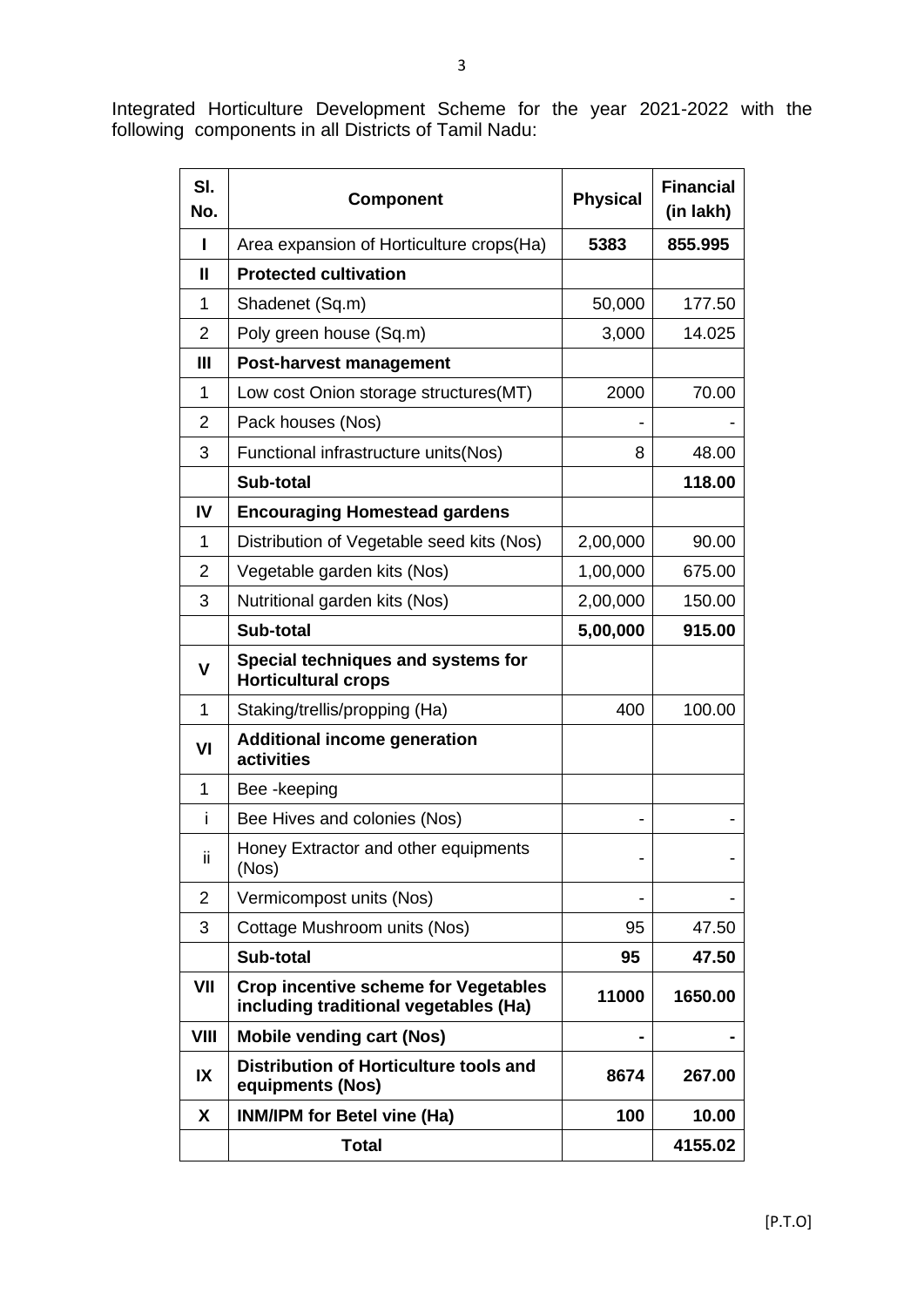4. Further the Director of Horticulture and Plantation Crops has requested to implement the Announcement made by the Hon'ble Minister for Agriculture and Farmers Welfare during the budget Speech 2021-22 and Demand No.5 with the following components by dovetailing funds from Integrated Horticulture Development Scheme (IHDS) for the year 2021-2022 :-

| SI.            | <b>Announcement No.</b>                                                                       | <b>Component</b>                                                                                                                                                                                                                    | <b>Amount</b> |  |  |  |
|----------------|-----------------------------------------------------------------------------------------------|-------------------------------------------------------------------------------------------------------------------------------------------------------------------------------------------------------------------------------------|---------------|--|--|--|
| No.            |                                                                                               |                                                                                                                                                                                                                                     | (Rs. in lakh) |  |  |  |
|                | Budget Speech 2021-2022                                                                       |                                                                                                                                                                                                                                     |               |  |  |  |
| 1 <sub>1</sub> | 28- Promotion of fruit<br>cultivation for fruitful income                                     | Area Expansion by Normal and<br><b>High Density Planting in fruits</b>                                                                                                                                                              | 118.83        |  |  |  |
| 2.             | 29- Chief Minister's Nutritive<br>Vegetable Garden Scheme                                     | Promotion of Vegetables through<br>supply of Protray seedlings /<br>Distribution of Vegetable seed kits<br>and Garden Kits / Crop incentive<br>scheme for Vegetables including<br>traditional vegetables.                           | 2503.50       |  |  |  |
| 3.             | 30- Distribution of Two lakh<br>nutritive kits for augmenting<br>immunity                     | Nutritional garden kits                                                                                                                                                                                                             | 150.00        |  |  |  |
| $\mathbf{4}$ . | 31- Focus on Prime<br><b>Horticulture Districts</b>                                           | Promotion of Vegetables through<br>supply of Protray seedlings<br>Promotion of Vegetables through<br>seeds / Area Expansion of Spice<br>crops / Shadenet / Low cost Onion<br>storage structures / Functional<br>infrastructure unit | 213.850       |  |  |  |
|                | <b>Demand Announcements 2021-2022</b>                                                         |                                                                                                                                                                                                                                     |               |  |  |  |
| 5.             | 7- Distribution of Tools and<br>equipments for simplifying<br><b>Horticultural activities</b> | Distribution of Horticulture tools<br>and equipments                                                                                                                                                                                | 265.00        |  |  |  |
| 6.             | 16-Promotion of Betel vine<br>cultivation                                                     | Integrated Nutrient Management<br>(INM)<br>Integrated<br>Pest<br>$\frac{1}{2}$<br>Management (IPM) for Betel vine                                                                                                                   | 10.00         |  |  |  |

5. The Government after careful examination of the proposal of the Director of Horticulture and Plantation Crops, sanction for a sum of Rs.4155.02 lakh (Rupees Forty one crore fifty five lakh and two thousand only) for implementation of various components under Integrated Horticulture Development Scheme (IHDS) for the year 2021-2022 and to implement the Announcements made by the Hon'ble Minister for Agriculture and Farmers Welfare during the budget Speech 2021-22 and Demand No.5 with the following components in all Districts of Tamil Nadu:

| SI.<br><b>No</b> | <b>Component</b>                                                              | <b>Physical</b> | <b>Financial</b><br>(in lakh) | <b>Dovetailing Funds for</b><br>announcements                                                                                                                                               |
|------------------|-------------------------------------------------------------------------------|-----------------|-------------------------------|---------------------------------------------------------------------------------------------------------------------------------------------------------------------------------------------|
|                  | Area expansion of<br>Horticulture crops(Ha)                                   |                 |                               |                                                                                                                                                                                             |
|                  | <b>Promotion of Vegetables</b><br>through supply of Protray<br>seedlings (Ha) | 442.50          | 88.50                         | <b>Budget Speech Announcement 29</b><br><b>Chief Minister's Nutritive Vegetable</b><br>Garden Scheme<br>Promotion of Vegetables through<br>supply of protray seedlings for<br>Rs.88.50 lakh |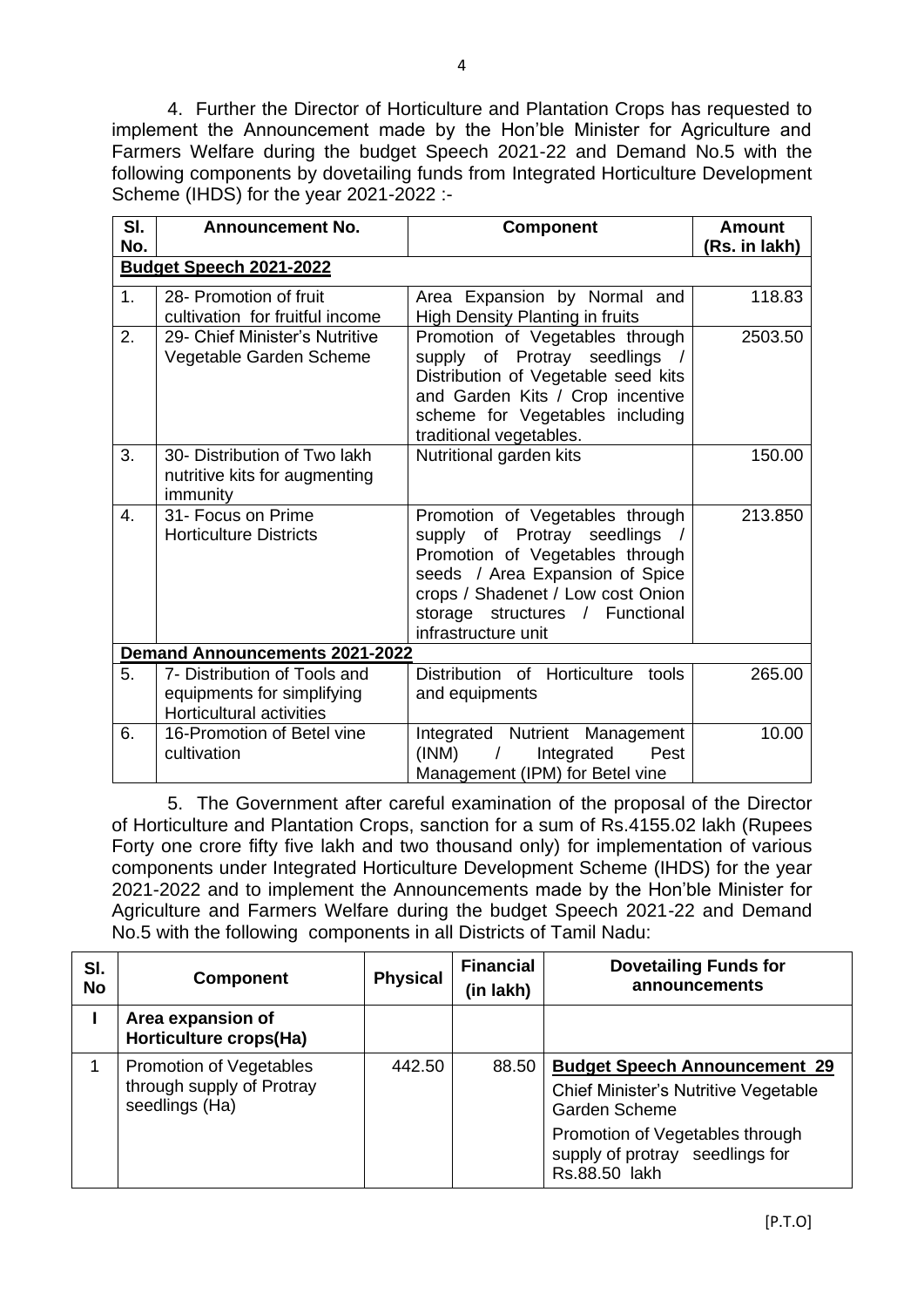|                |                                                           | 150      | 30.00   | <b>Budget Speech Announcement 31</b>                                                                                   |
|----------------|-----------------------------------------------------------|----------|---------|------------------------------------------------------------------------------------------------------------------------|
|                |                                                           |          |         | <b>Focus on Prime Horticulture Districts</b><br>at an outlay of Rs. 30.00 lakh                                         |
|                |                                                           | 1355.69  | 271.138 | Regular Programme                                                                                                      |
| $\overline{2}$ | <b>Promotion of Vegetables</b><br>through seeds (Ha)      | 250      | 25.00   | <b>Budget Speech Announcement 31</b><br><b>Focus on Prime Horticulture Districts</b><br>at an outlay of Rs.25.00 lakh  |
|                |                                                           | 750      | 75.00   | Regular Programme                                                                                                      |
| 3              | Area Expansion by Normal<br>Planting in fruits (Ha)       | 1049     | 115.557 | <b>Budget Speech Announcement 28</b><br>Promotion of fruit cultivation for                                             |
| $\overline{4}$ | Area Expansion by High<br>density Planting in fruits (Ha) | 23       | 3.271   | fruitful income at an outlay of<br>Rs.118.83 lakh                                                                      |
| 5              | Area Expansion of Flower<br>crops (Ha)                    | 595      | 128.200 | Regular Programme                                                                                                      |
| 6              | Area Expansion of Spice<br>crops (Ha)                     | 256      | 51.20   | <b>Budget Speech Announcement 31</b><br><b>Focus on Prime Horticulture Districts</b><br>at an outlay of Rs.51.20 lakh  |
|                |                                                           | 511.74   | 68.129  | Regular Programme                                                                                                      |
|                | <b>Sub-Total</b>                                          | 5382.93  | 855.995 |                                                                                                                        |
| $\mathbf{II}$  | <b>Protected cultivation</b>                              |          |         |                                                                                                                        |
|                |                                                           | 47000    | 166.850 | Regular Programme                                                                                                      |
| $\mathbf{1}$   | Shadenet (Sq.m)                                           | 3000     | 10.650  | <b>Budget Speech Announcement 31</b><br><b>Focus on Prime Horticulture Districts</b><br>at an outlay of Rs. 10.65 lakh |
| 2              | Poly green house (Sq.m)                                   | 3,000    | 14.025  | Regular Programme                                                                                                      |
|                | <b>Sub Total</b>                                          | 53,000   | 191.525 |                                                                                                                        |
| Ш              | Post-harvest management                                   |          |         |                                                                                                                        |
| 1              | Low cost Onion storage<br>structures(MT)                  | 1400     | 49.00   | <b>Budget Speech Announcement 31</b><br>Focus on Prime Horticulture Districts<br>at an outlay of Rs. 49.00 lakh        |
|                |                                                           | 600      | 21.00   | Regular Programme                                                                                                      |
|                | <b>Functional infrastructure</b>                          |          |         | <b>Budget Speech Announcement 31</b>                                                                                   |
| $\overline{2}$ | units(Nos)                                                | 8        | 48.00   | Focus on Prime Horticulture Districts<br>at an outlay of Rs.48.00 lakh                                                 |
|                | Sub-total                                                 |          | 118.00  |                                                                                                                        |
| IV             | <b>Encouraging Homestead</b><br>gardens                   |          |         |                                                                                                                        |
| 1              | Distribution of Vegetable seed<br>kits (Nos)              | 2,00,000 | 90.00   | <b>Budget Speech Announcement 29</b><br>Chief Minister's Nutritive Vegetable                                           |
| $\overline{2}$ | Vegetable garden kits (Nos)                               | 1,00,000 | 675.00  | Garden Scheme at an outlay of<br>765.00 lakh                                                                           |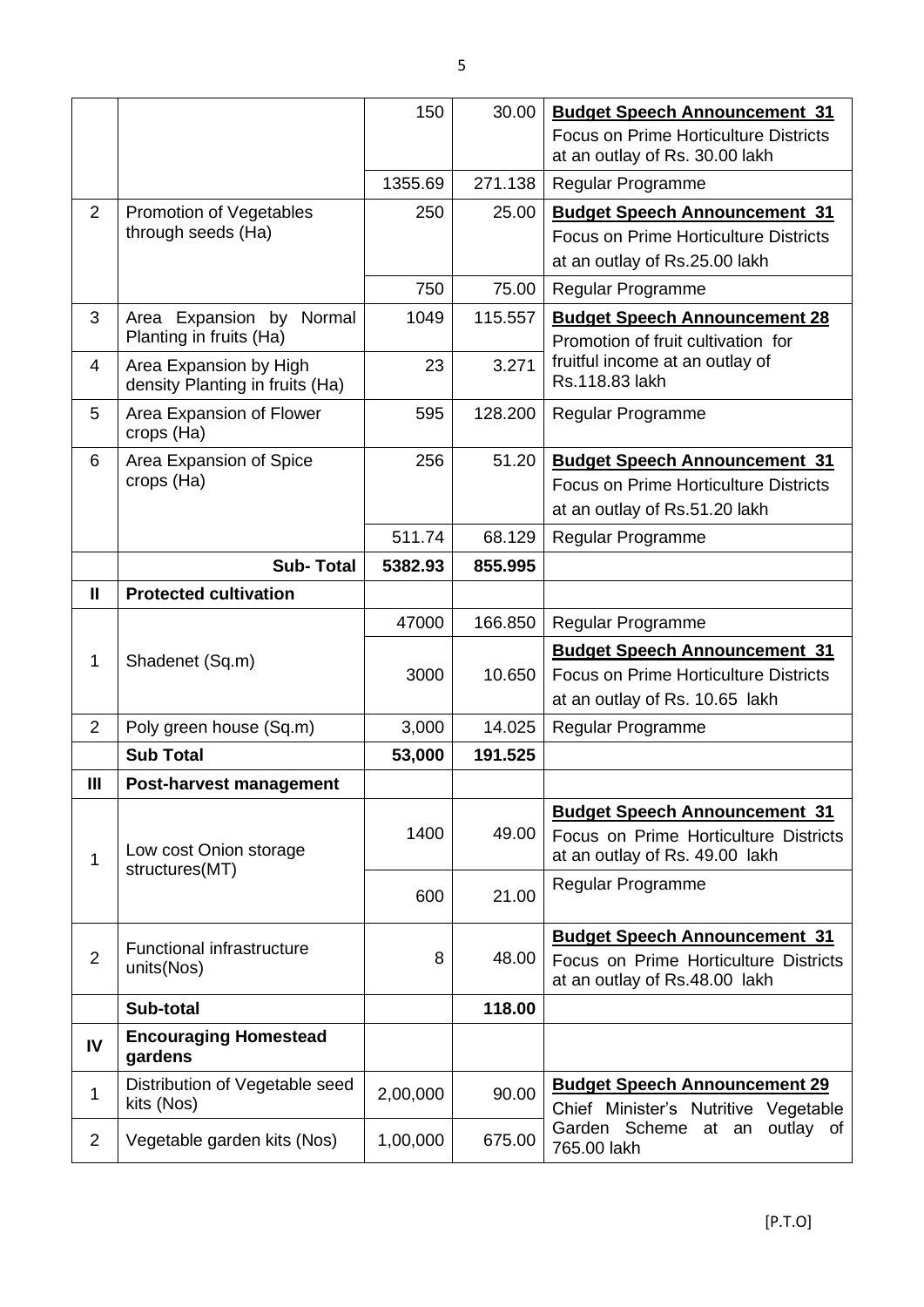| 3           | Nutritional garden kits (Nos)                                                                         | 2,00,000 | 150.00  | <b>Budget Speech Announcement 30</b><br>Distribution of 2.00 lakh nutritive kits<br>for augmenting immunity at an outlay<br>of Rs.150.00 lakh              |
|-------------|-------------------------------------------------------------------------------------------------------|----------|---------|------------------------------------------------------------------------------------------------------------------------------------------------------------|
|             | Sub-total                                                                                             | 5,00,000 | 915.00  |                                                                                                                                                            |
| V           | <b>Special techniques and</b><br>systems for Horticultural<br>crops                                   |          |         |                                                                                                                                                            |
|             | Staking/trellis/propping (Ha)                                                                         | 400      | 100.00  | Regular Programme                                                                                                                                          |
| VI          | <b>Additional income</b><br>generation activities                                                     |          |         |                                                                                                                                                            |
|             | Cottage Mushroom units<br>(Nos)                                                                       | 95       | 47.50   |                                                                                                                                                            |
| VII         | Crop incentive scheme for<br><b>Vegetables including</b><br>traditional vegetables (Ha)               | 11000    | 1650.00 | <b>Budget Speech Announcement 29</b><br>Chief Minister's Nutritive Vegetable<br>Garden Scheme at an outlay of<br>Rs.1650.00 lakh                           |
| <b>VIII</b> | <b>Distribution of Horticulture</b><br>tools and equipments (Nos)                                     | 8674     | 267.00  | <b>Demand Session Announcement 7</b><br>Distribution of tools and equipments<br>for simplifying Horticultural activities at<br>an outlay of Rs.265.00 lakh |
|             | <b>Integrated Nutrient</b>                                                                            |          |         | <b>Demand Session Announcement 16</b>                                                                                                                      |
| IX          | <b>Management (INM) /</b><br><b>Integrated Pest</b><br><b>Management (IPM) for Betel</b><br>vine (Ha) | 100      | 10.00   | Promotion of Betelvine cultivation at<br>an outlay of Rs.10.00 lakh                                                                                        |

6. The expenditure sanctioned in para 5 above shall be debited to the following head of accounts:-

> "2401 – 00 – Crop Husbandry – 119 Horticulture and Vegetable Crops – State's Expenditure – JX – Development of Horticulture in Districts – 369 Procurement of Agricultural Inputs - 01- Procurement of Agricultural Inputs."

 **(DPC: 2401-00-119- JX-36901) - Rs.3324.02 lakh** 

"2401 – 00 – Crop Husbandry – 789 Special Component Plan for Scheduled Castes – State's Expenditure – JD – Development of Horticulture in Districts – 369 Procurement of Agriculture Inputs – 01 Procurement of Agricultural Inputs."

## **(DPC: 2401-00-789- JD-36901) – Rs.789.45 lakh**

"2401 – 00 – Crop Husbandry – 796 Tribal Area Sub Plan – State's Expenditure – JG – Development of Horticulture in Districts – 369 Procurement of Agricultural Inputs – 01 Procurement of Agricultural Inputs."

### **(DPC: 2401-00-796- JG-36901) – Rs.41.55 lakh**